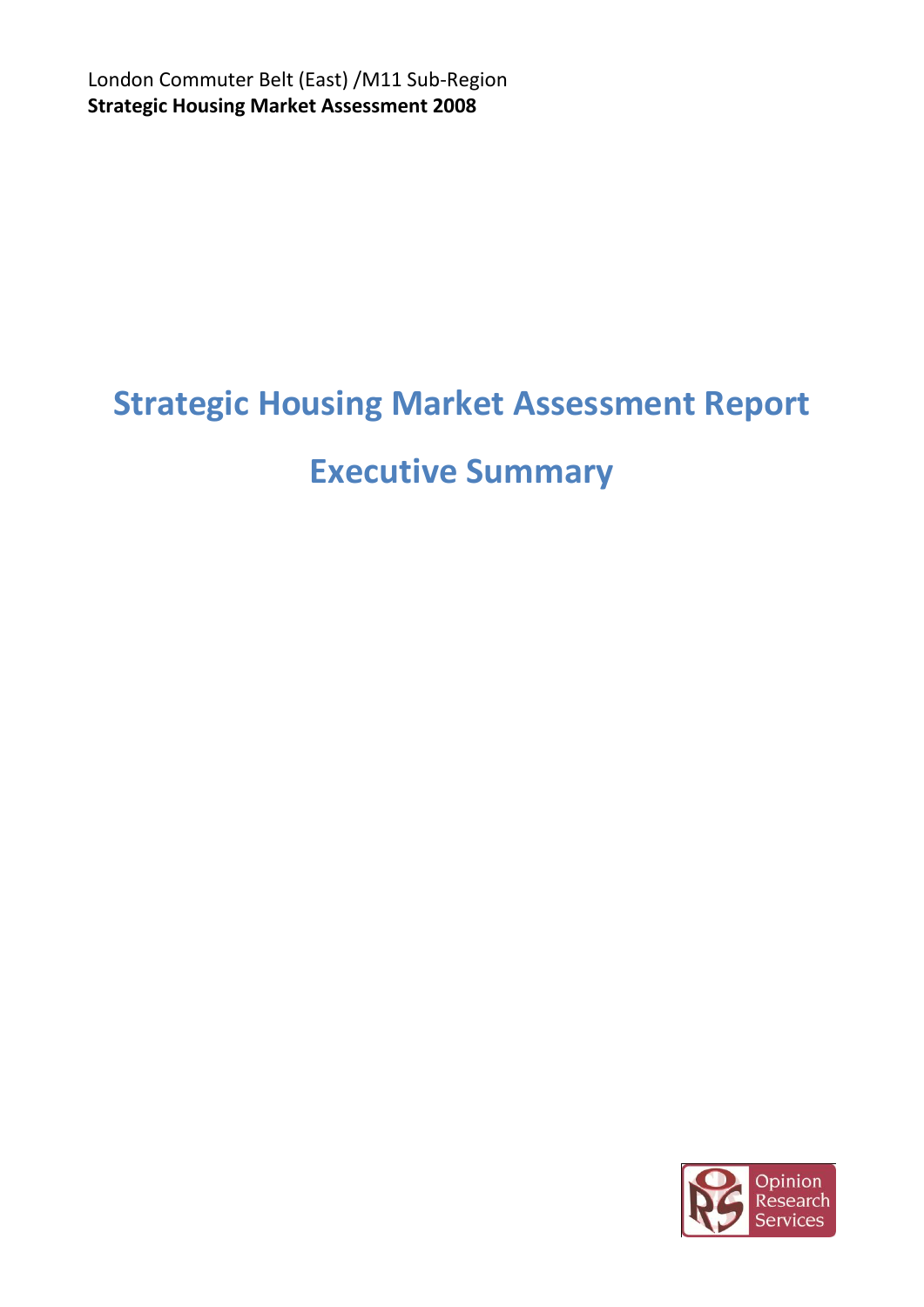# **Introduction**

- <sup>1.</sup> This is an executive summary of the Strategic Housing Market Assessment (SHMA) report for the housing markets of the London Commuter Belt (East)/M11 sub-region (LCB (East)).
- <sup>2.</sup> The SHMA was commissioned in 2008 by Brentwood Borough Council, Broxbourne Borough Council, East Herts District Council, Epping Forest District Council, Harlow District Council and Uttlesford District Council which, for the purposes of this study, are collectively called the London Commuter Belt (East)/M11 sub-region

### **What is a SHMA?**

- 3. A SHMA is a framework that local authorities and regional bodies can follow to develop a good understanding of how housing markets operate. It promotes an approach to assessing housing need and demand which can inform the development of local development document and regional spatial strategy planning for housing policies, as set out in Planning Policy Statement 3: Housing (PPS3). The government has issued Practice Guidance setting out the framework of a SHMA and suggests how it might be carried out.
- $4.$  The SHMA framework consists of an evidence base and a process. The process included consultation and involvement of partners and stakeholders to develop a housing market partnership (HMP). This process enabled those involved to share and pool information, intelligence and will help to ensure that SHMA findings are regularly reviewed; assist in the analysis and interpretation of housing market intelligence; and consider the implications of the assessment.
- $5.$  A SHMA should be considered robust and credible if, as a minimum, it provides all of the core outputs and meets the requirements of all of the process criteria stated in the Practice Guidance.



#### **Why the SHMA was undertaken at the sub-regional level?**

Housing markets do not necessarily follow local authority boundaries. The LCB(East) SHMA has concluded that the there are two substantial sub-markets covering most of this area – Cheshunt/A10 to the west of the area and Harlow/M11 to the east of the area – with Brentwood identified as a further independent sub-market. The analysis also showed the north of Uttlesford (including Saffron Walden) to be part of the Cambridge sub-market, while Chigwell and surrounding areas (in the very south of Epping Forest) were associated with North London. The Chelmsford, Stevenage and Welwyn Garden City housing sub-markets all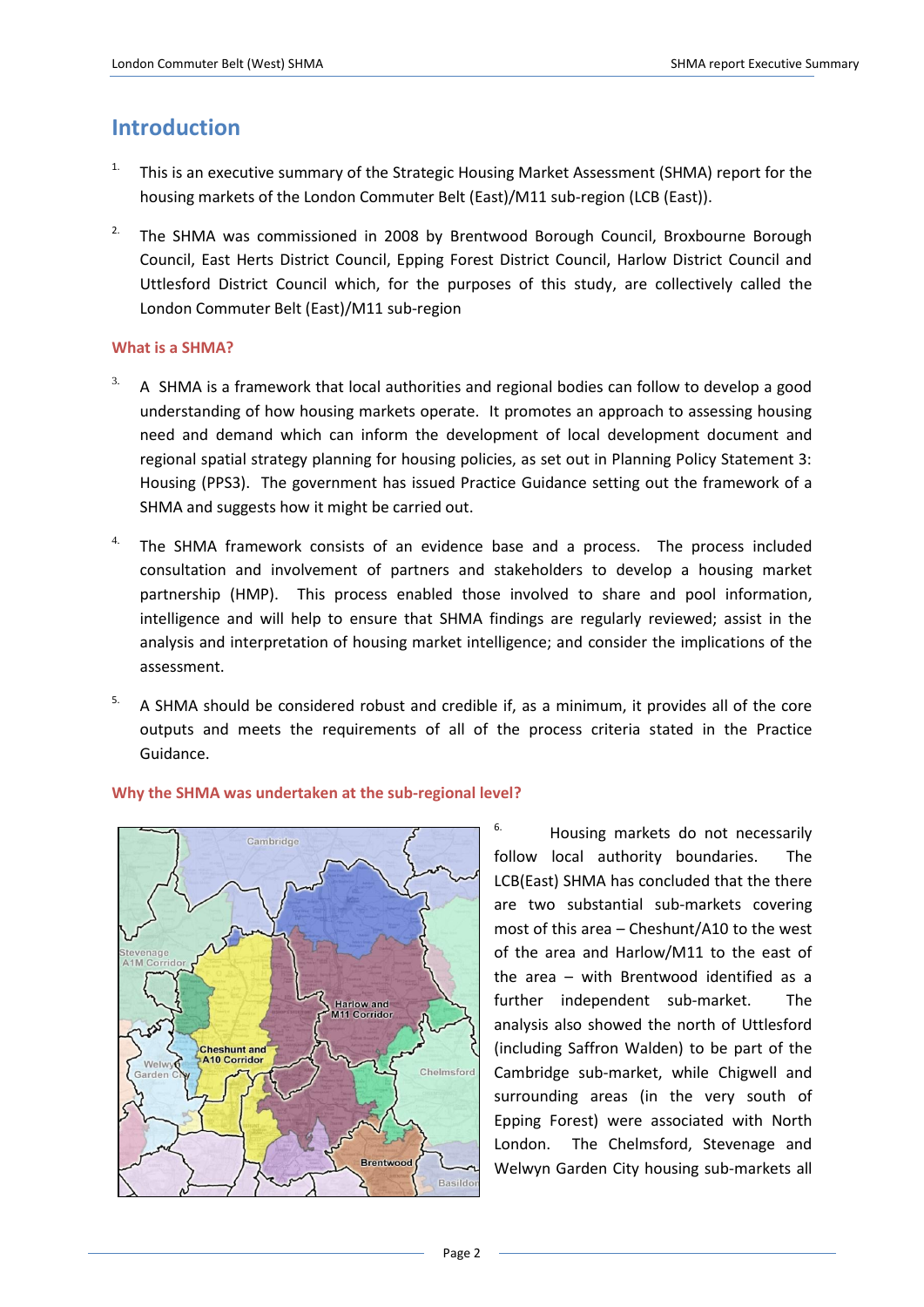encroach into LCB (East)/M11 sub-region, but none include any significantly populated areas.

#### **What methods were employed and what assumptions were made?**

- $7.$  Consultants ORS have developed housing market models to estimate the future housing requirements of existing and emerging households. Models are based upon a large number of secondary data sources such as the Census, the Land Registry, Local Authority records etc.
- <sup>8.</sup> The SHMA uses the following definitions, information and processes;
	- **PPS3 definitions and requirements;**
	- Use of trend based assessment of the social housing requirement in the context of increasing numbers of households, changing demographics and future sales of existing social housing stock;
	- Use of secondary data on house prices and incomes. Conclusions about housing requirements are based upon long term price and income trends rather than a snapshot at a point in time [\(Figure 1\)](#page-2-0);

<span id="page-2-0"></span>

**Average House Price and Average Household Income Trends** (Note: Long-term trends at Q1 2007 = 100. Source: Nationwide House Price Index, Seasonally Adjusted; Halifax House Price Index, Seasonally Adjusted; CLG Live Tables; Retail Price Index, ONS; Social Trends ONS, Regional Trends ONS)



- The housing requirement by 2021 (the overall number of new homes) is that envisaged by the East of England Plan 2008 (Secretary of State's Revisions). Policy H1 of the Plan sets out the distribution of dwelling provision across the sub-region for the period 2001- 2021 (**Error! Reference source not found.**[Figure 2\)](#page-3-0);
- To achieve a projected level of housing delivery to 2026, the annual delivery rates within the East of England RSS 2001-2021 have been rolled forward to 2026. The RSS 2001- 2021 identifies a target of 48,600 [\(Figure 2](#page-3-0) below) dwellings across the sub-region; and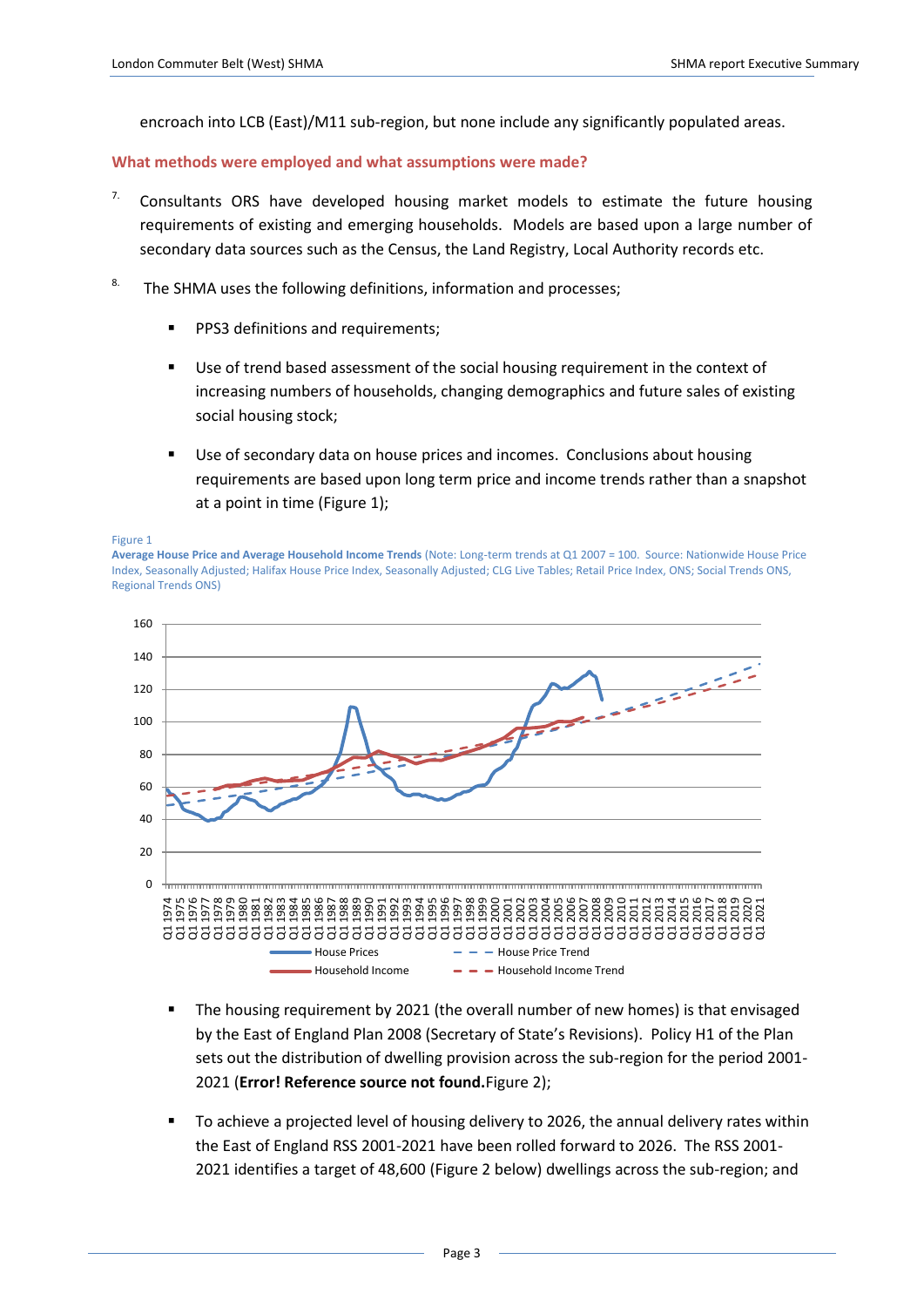which equates to a delivery target of 2,430 per annum. This in turn equates to 12,150 over a five year period. Therefore, the modelled housing requirements to 2026 have assumed a dwellings delivery of 48,600 plus an additional 12,150 for the period 2021- 2026 giving a total of 60,750 which has been rounded to 60,800 additional dwellings. The East of England RSS is currently under review with on-going consultation on the new RSS covering the period 2011-2031.

<span id="page-3-0"></span>Figure 2

**District Housing Requirement 2001-2021 for LCB (East)/M11 Sub-region (from RSS Policy H1).** Note: Figures are for overall net requirements and the figure for Harlow is for total housing growth at Harlow, including urban extensions in Epping Forest and East Hertfordshire districts. (Source: East of England Plan, 2008, Government Office for the East of England).

| <b>Local Authority Area</b> | <b>Total to Build</b><br>April 2001 to March 2021 |                    | <b>Of which Already Built</b><br>April 2001 to March 2006 |                    | Minimum still to build.<br><b>April 2006-March 2021</b> |                    |
|-----------------------------|---------------------------------------------------|--------------------|-----------------------------------------------------------|--------------------|---------------------------------------------------------|--------------------|
|                             | <b>Total</b>                                      | <b>Annual Rate</b> | <b>Total</b>                                              | <b>Annual Rate</b> | <b>Total</b>                                            | <b>Annual Rate</b> |
| <b>Brentwood</b>            | 3,500                                             | 175                | 920                                                       | 180                | 2,580                                                   | 170                |
| <b>Broxbourne</b>           | 5,600                                             | 280                | 1,950                                                     | 390                | 3,650                                                   | 240                |
| <b>East Herts</b>           | 12,000                                            | 600                | 2,140                                                     | 430                | 9,860                                                   | 660                |
| <b>Epping Forest</b>        | 3,500                                             | 175                | 1,210                                                     | 240                | 2,290                                                   | 150                |
| <b>Harlow</b>               | 16,000*                                           | 800                | 810                                                       | 160                | 15,190                                                  | 1,010              |
| <b>Uttlesford</b>           | 8.000                                             | 400                | 1,610                                                     | 320                | 6,390                                                   | 430                |
| <b>Total</b>                | 48.600                                            | 2,430              | 8,640                                                     | 1,720              | 39,960                                                  | 2,660              |

#### **Who was involved in the project?**

9. The client councils formed a project group consisting of senior officials who were responsible for the delivery of the project. Stakeholders were consulted at key stages of the project and participated in consultation workshops. Formal consultation on the SHMA report was managed via the ORS extranet. The client councils agreed report amendments following consultation.

## **SHMA findings**

#### **What are the main characteristics of the housing markets?**



 $10.$  The adjacent map shows the variation of **house prices** from The East of England average adjusted for property type for the period October 2006 to September 2007. Hatched areas are urban areas. Areas in red are where house prices are over 200% of the East of England regional average. The urban area of Harlow shows the lowest house prices and the area around Chigwell the highest.

11. The highest levels of **deprivation** and unsuitable housing in the sub-region are associated with both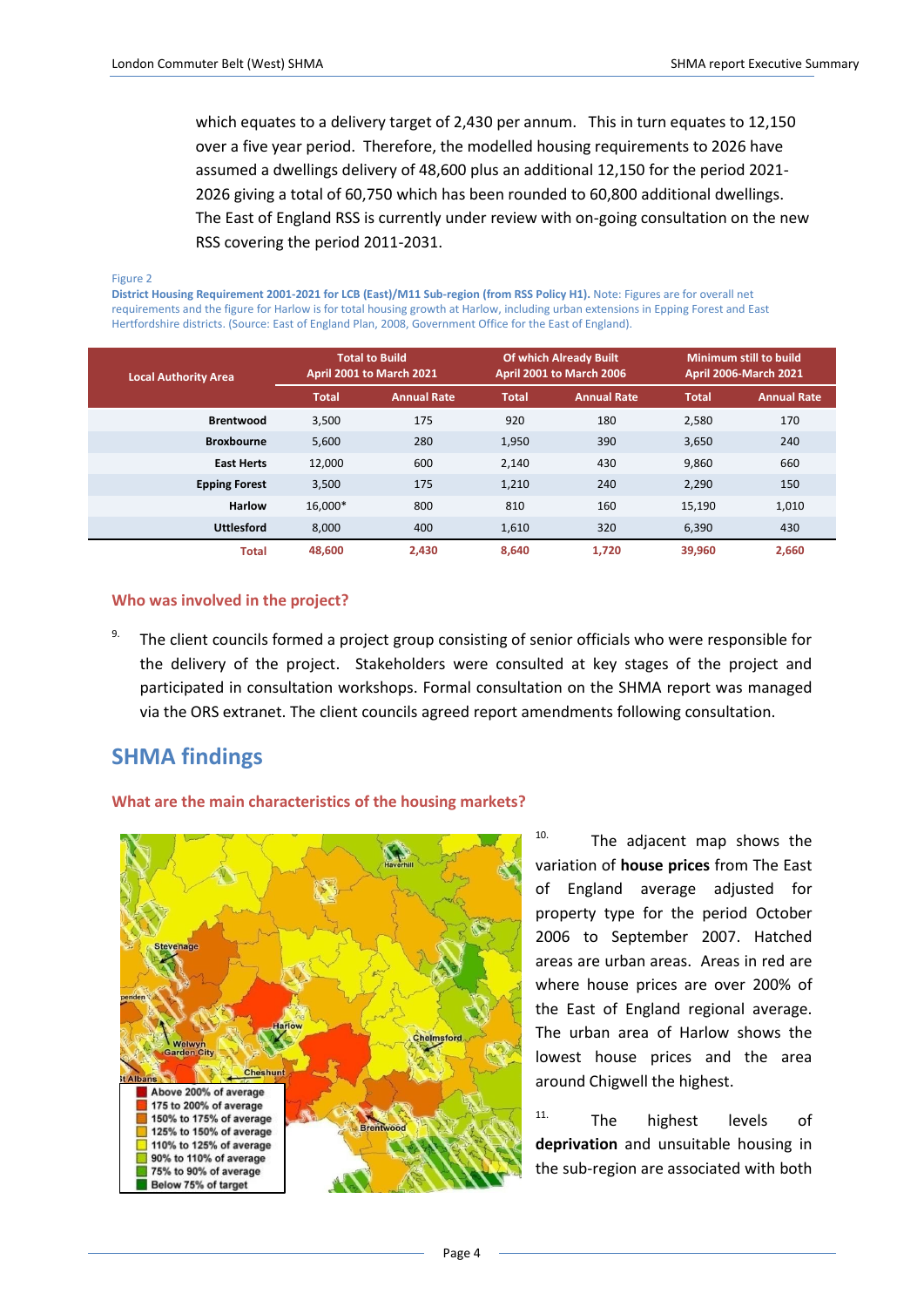Harlow and some of the rural areas to the South. Relatively high levels of deprivation in rural areas are not unusual due to large numbers of retired households on relatively low incomes some of whom live in dwellings with higher heating costs. That said, when compared to other areas in England and Wales, deprivation in LCB (East) is low with most areas in the lowest quartile for deprivation relative to the rest of the country.

- 12. Regarding **dwelling type**, across the sub-region about a quarter is detached housing with semidetached forming 28%, terraced 25% and flats around 18% of the stock. There are considerable variations by Local Authority. Harlow has the highest proportion of terraced dwellings (50% of its stock) and flats (22%). It has the lowest proportion of detached dwellings (10%). Uttlesford has the highest proportion of detached dwellings (42% of its stock). Dwelling type varies greatly by tenure with owner-occupied housing having near equal proportions of terraced, semi detached and detached housing but relatively few flats (just under 10% of the stock). In contrast social rent and private rent has a much higher proportion of flats at just over 40% of the stock of each tenure.
- 13. The dominant **tenure** in LCB (East) is owner occupation at 84% of the total stock. Over 35% of the housing stock in Brentwood is owned outright (i.e. not subject to a mortgage) with slightly lower proportions in other Local Authority areas. Harlow has the lowest proportion at around 18%. (Figure 3).





- <sup>14.</sup> The overall proportion of social rented housing in LCB (East) is slightly higher than the English average but lower than the East of England average although there are key differences between the authorities. Harlow has the highest proportion of social housing in the eastern region (at 33.1% of all dwellings), while 15.4% of the dwelling stock of Epping Forest is social housing. Brentwood has the lowest proportion of social housing at around 11.9%.
- $15.$  In 2001, around 9% of the housing stock in LCB (East) was in the private rented sector. In Uttlesford private rented housing accounts for 12% of the stock – twice the proportion of Harlow's private rented stock. Harlow has the lowest proportion of private rented housing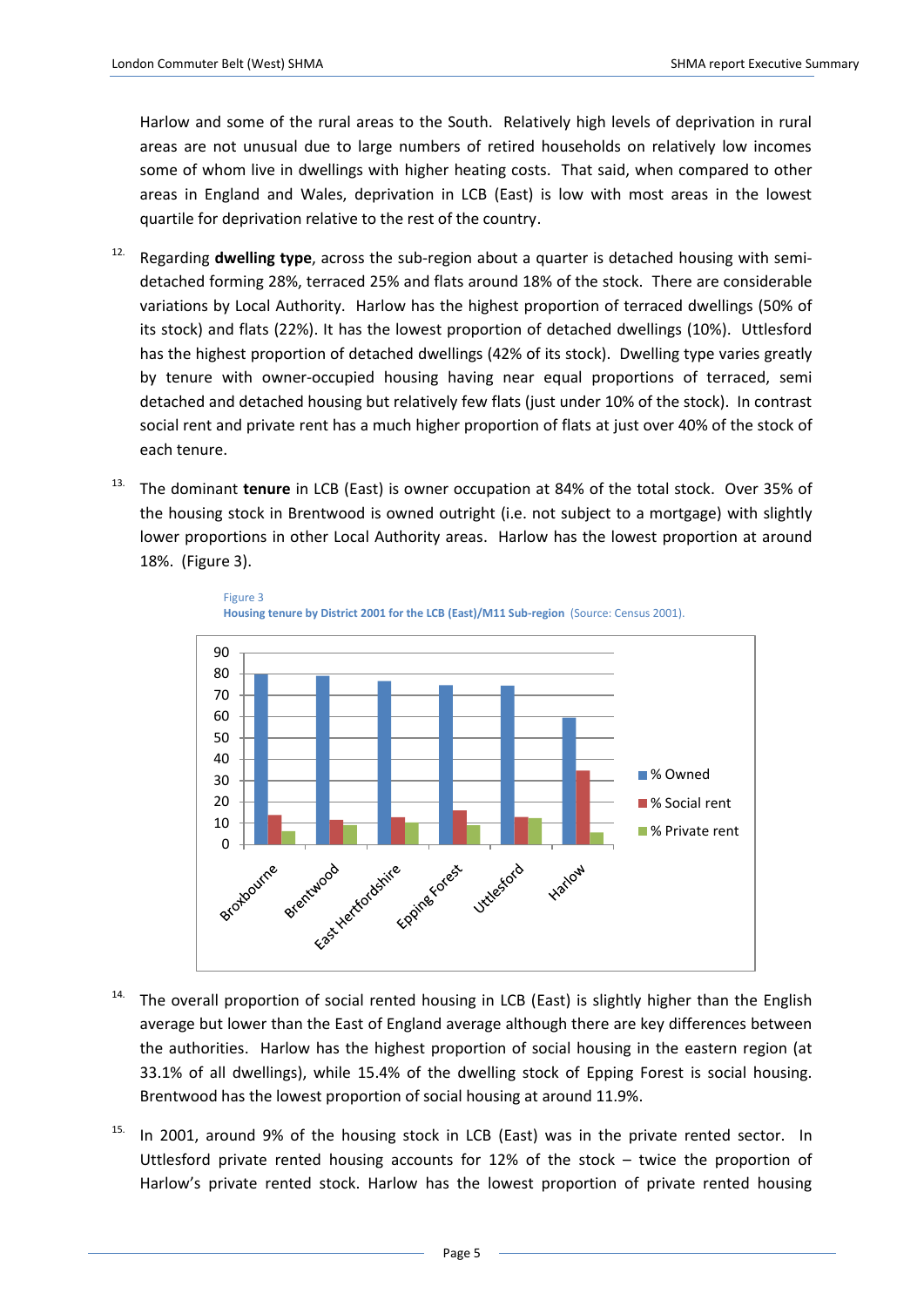compared to other Local Authorities. This sector is primarily housing single people and multiadult households. In recent years the private rented sector has grown in size and importance relative to other tenures. This is mainly due to buy to let investors responding to a growth in the market for private renting. This is due to shortages of affordable housing and the trend of home ownership becoming out of reach of a growing number of households. The rate of growth has slowed considerably due to the credit crunch.

16. This information is the housing context for a sub-region undergoing **significant change** in its housing and job markets due to rapid planned expansion. The policy aims are to link growth in the area with improvements in the infrastructure to improve long term sustainability; reduce commuting and improve the connection between living and working in the housing sub-markets.

### **What are the drivers for change affecting the housing markets?**

#### **Demographic change**

- 17. Nationally **demographic drivers** result in the population increasing through a combination of more births, fewer deaths and a net inward migration from overseas.
- <sup>18.</sup> Based on population estimates from 2004, the Office of National Statistics estimate that the population of LCB (East)/M11 sub-region will rise to 620,000 by 2029. This would represent an 11% rise in the period 2004-2029 – an additional 62,000 people living within the study area. Of these 12,200 are projected to be aged 85 or over with a further 44,200 aged 60-84 years. (Figure 4).
- <sup>19.</sup> Analysis of household composition at the census shows that almost a quarter of the sub-region's households contain only pensioners, while 50% contain adult couples with or without children. Just



**Population Projections by Local Authority 2004-2029** (Source: ONS Revised Sub-national Population Projections: 2004 based data)



over 20% of households contain only one adult in the form of a single person or lone parent. Household type does not vary greatly between Local Authority areas, however it is clear that Harlow contains the highest proportion (around 26%) of households consisting of single adults, either as single people or as lone parents. Brentwood has the highest proportion of all pensioner households. It is important to consider the structure of households when assessing housing needs. An area with more single people requires more separate accommodation, while an area with large families will require larger houses to accommodate them.

<sup>20.</sup> Data from the 2001 Census showed that of the sub-region's 547,000 residents, 55,700 (10.2%) had moved within the last 12-months. Of those that had moved, 25,000 moved within the same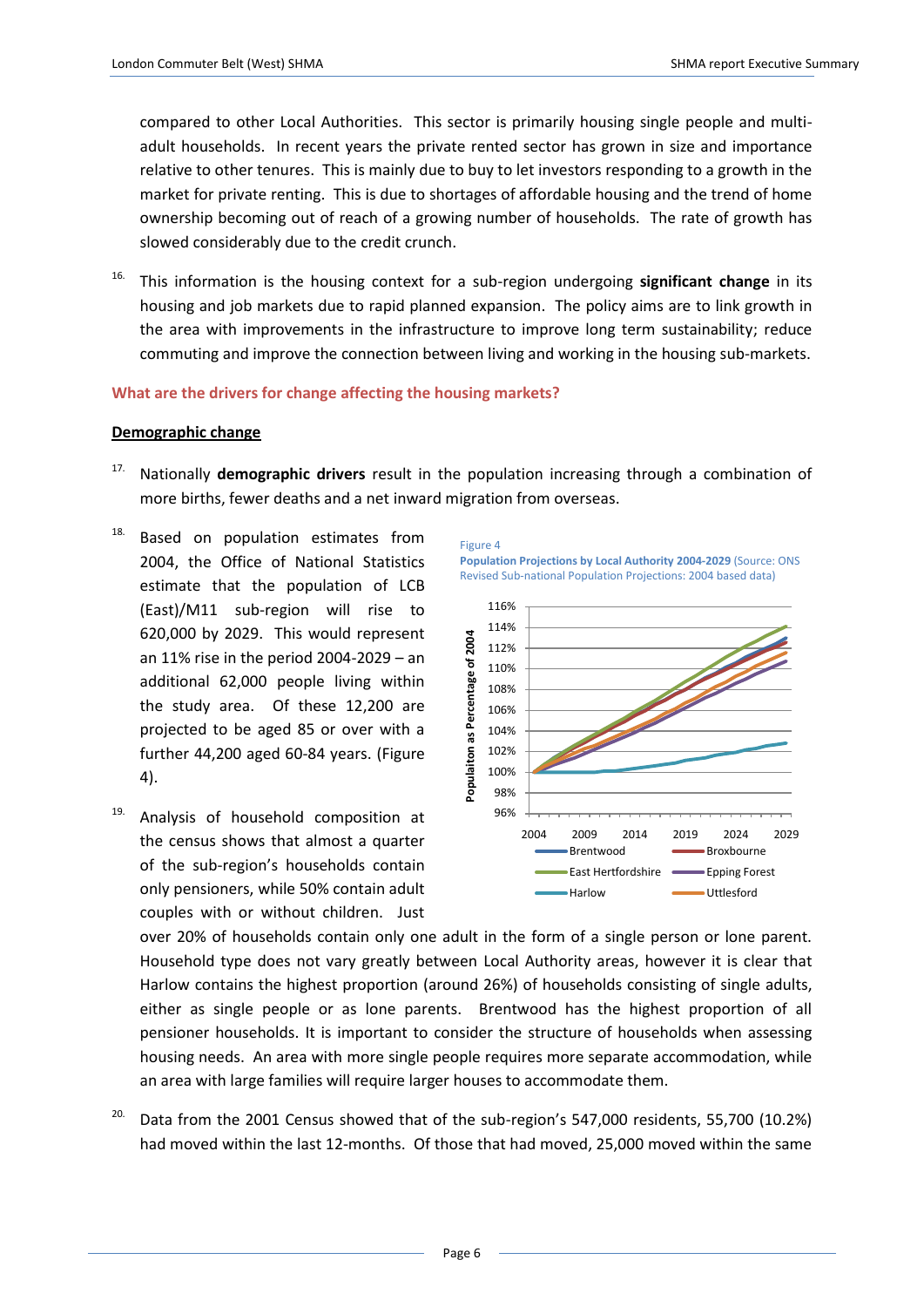authority, another 25,000 moved from elsewhere in the UK and 2,600 moved to the area from overseas. The sub-region gained a net 1,060 people from across the UK in 2000-2001.

<sup>21.</sup> The figure below demonstrates the **migration flows** in and out of the study area. The study area is depicted in green. The thickness of arrows represents higher levels of net migration.

#### Figure 5

**Net migration Flows in and Out of the Study Area** (Source: ONS)



22. Overall, migration accounted for a rise in the sub-region population of 4,220 people from 2001 to 2006. All of the net population gain came from London, with net migrant population losses occurring to every other region of England and Wales.

 $23.$  Most of the net population gain came from North London but also some from East London.

24. Highest population losses through out-migration were to other parts of Essex – Braintree and Chelmsford, North Hertfordshire and South Cambridgeshire.

<sup>25.</sup> There are some interesting migration flows within the sub region. Broxbourne lost population through

migration to all other authorities in the sub-region. It gained over 9,470 people from London. Uttlesford gained population from all other authorities in the sub-region, further reflecting the movement of population away from North London. Harlow lost a significant number of people through migration to East Hertfordshire and Uttlesford but gained from Broxbourne and Epping Forest.

 $26.$  The area has seen a growth in population from overseas. Between 2001 and 2006, a net 1,400 international migrants moved to LCB (East) from overseas. Nearly a half of all new national insurance registrations were issued to Polish nationals.

#### **Commuting**

 $27.$  [Figure 6](#page-7-0) illustrates the influence of Greater London on an area which covers large parts of Hertfordshire and Essex. The isobars show the proportion of the total workforce that travel to work in London. Areas coloured in red have 35% or more of their workforce travelling to any part of Greater London to work, areas in dark blue have less than 10% of their workforce travelling to London.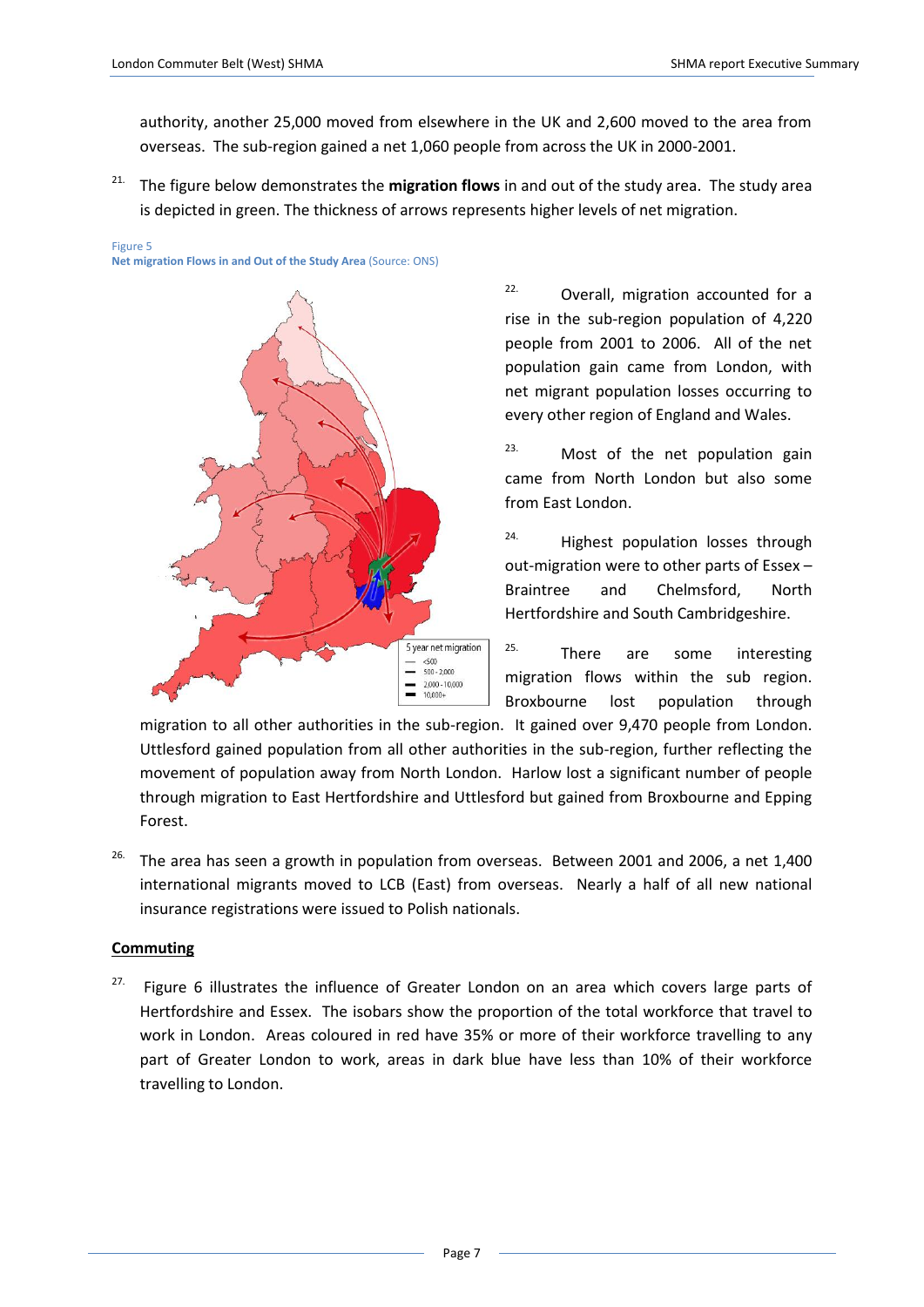#### Figure 6



<span id="page-7-0"></span>

 $28.$  Census (2001) data identifies 170,000 people who both live and work in the London Commuter Belt (East)/M11 sub-region. This represents around 61% of all those living in the area who have a job, and 73% of all those who work in the area. Of this group, 26,200 work mainly at or from home, equivalent to 9.5% of all those residents who have jobs. This is similar to the national and regional proportion of workers who work from home.

#### **Economic Factors**

- <sup>29.</sup> The unemployment claimant count was lower in all of the Local Authority areas than in England or the Eastern region. The workplace population of LCB (East) has been declining since 2001.
- <sup>30.</sup> Since 1997 there has been a 25% growth in the number of VAT registered businesses, which is above the England and Eastern region averages. Uttlesford has experienced the largest increase, and Harlow the lowest.
- $31.$  Compared to the population of England and Wales or the Eastern region as a whole, there are more people employed in managerial, professional and administrative occupations and fewer in skilled, plant and machinery and elementary professions. Also the population of LCB (East) is slightly under-represented in the higher qualification categories with under a fifth of the population having the equivalent of a degree or above. However, there is a lower proportion of people in LCB (East)/M11 sub-region with no qualification than in England and Wales or the Eastern region.
- $32.$  Residents in Brentwood and Uttlesford have the highest incomes in the sub-region. Those employed in Harlow earn more on average than those who are resident in the area by around £7,000 per annum. This pattern in reversed in all other areas, but it may imply that many residents travel outside the sub-region to higher paying jobs elsewhere in areas such as London.
- <sup>33.</sup> Household incomes are on average lower in urban areas such as Harlow and Saffron Walden.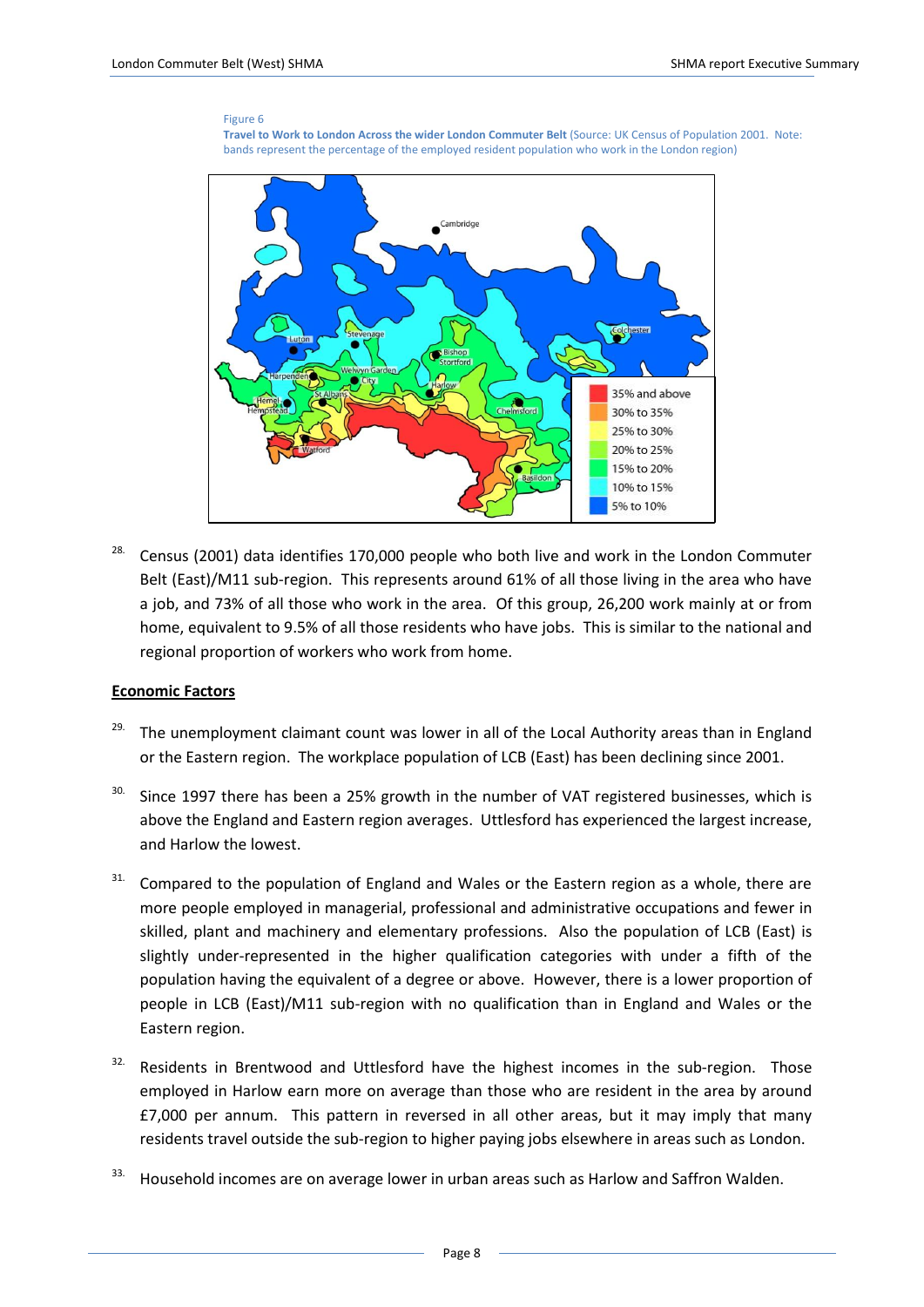#### **What is the requirement for additional housing to 2026?**

- 34. Analysis of **affordability** of house prices and incomes of households who are not home owners was undertaken. It shows that there is virtually a complete absence of market housing options affordable to households with incomes less than £30,000. Much of the housing available to this group is in the private rented sector, and only if households commit more than 25% of their income to rent. Affordability considerations are used by the ORS housing market model to determine the requirements for intermediate affordable and market housing.
- $35.$  The overall estimated housing requirement for each Local Authority summarised in the [Figure 7](#page-8-0) below. This is a key output of the study and is part of the evidence required for each Local Authority's affordable housing policy. For comparison, estimates are based upon house prices and incomes being at 2007/8 levels and secondly at their long term trend levels (figure 1).
- <sup>36.</sup> In both cases the housing growth targets for each Local Authority are used given in figure 2 (RSS Policy H1) minus the new housing delivered between 2001 and 2007, plus the projected growth target to 2026. The model estimates the requirement for affordable housing, deducts this from the total requirement and the market requirement is the balance.
- <sup>37.</sup> The model estimates the tenure [\(Figure 7\)](#page-8-0), and number of bedrooms that should be built in each Local Authority area.

|                                  | <b>Local Authority</b> |                   |                      |                         |               |                   |  |
|----------------------------------|------------------------|-------------------|----------------------|-------------------------|---------------|-------------------|--|
| <b>Housing Type</b>              | <b>Brentwood</b>       | <b>Broxbourne</b> | East<br><b>Herts</b> | <b>Epping</b><br>Forest | <b>Harlow</b> | <b>Uttlesford</b> |  |
| Prices based on 2007-08 levels   |                        |                   |                      |                         |               |                   |  |
| Market housing                   | (1,100)                | 700               | 5,400                | (500)                   | 8,400         | 2,500             |  |
| Intermediate affordable housing  | 3,400                  | 2,600             | 8,000                | 4,200                   | 1,300         | 4,300             |  |
| Social rented housing            | 1,000                  | 1,600             | 1,800                | 2,900                   | 2,500         | 1,300             |  |
| <b>Total Housing Requirement</b> | 3,200                  | 4,800             | 15,200               | 6,600                   | 12,200        | 8,100             |  |
| Market housing                   |                        | 14.1%             | 35.7%                | $0.0\%$                 | 68.7%         | 30.7%             |  |
| Intermediate affordable housing  | 78.0%                  | 53.2%             | 52.8%                | 59.1%                   | 10.7%         | 53.2%             |  |
| Social rented housing            | 22.0%                  | 32.7%             | 11.5%                | 40.9%                   | 20.5%         | 16.1%             |  |
| Prices based on long-term trends |                        |                   |                      |                         |               |                   |  |
| Market housing                   | 200                    | 2,300             | 8,300                | 2,000                   | 9,700         | 4,200             |  |
| Intermediate affordable housing  | 2,100                  | 900               | 5,100                | 1,800                   | $\Omega$      | 2,600             |  |
| Social rented housing            | 1,000                  | 1,600             | 1,800                | 2,900                   | 2,500         | 1,300             |  |
| <b>Total Housing Requirement</b> | 3,200                  | 4,800             | 15,200               | 6,600                   | 12,200        | 8,100             |  |
| Market housing                   | 4.9%                   | 48.0%             | 54.7%                | 29.6%                   | 79.5%         | 51.5%             |  |
| Intermediate affordable housing  | 65.5%                  | 19.3%             | 33.7%                | 26.5%                   |               | 32.4%             |  |
| Social rented housing            | 29.6%                  | 32.7%             | 11.5%                | 43.9%                   | 20.5%         | 16.1%             |  |

#### <span id="page-8-0"></span>Figure 7 **Housing Requirement by LA 2007-2026** (Note: Figures may not sum due to rounding)

<sup>38.</sup> Referring to outputs for long term trends, the requirement for additional affordable housing is a large proportion of the overall requirement for each Local Authority with the exception of Harlow. There is no intermediate affordable housing requirement for Harlow. This can be explained by the combination of Harlow's large stock of social housing and its relatively low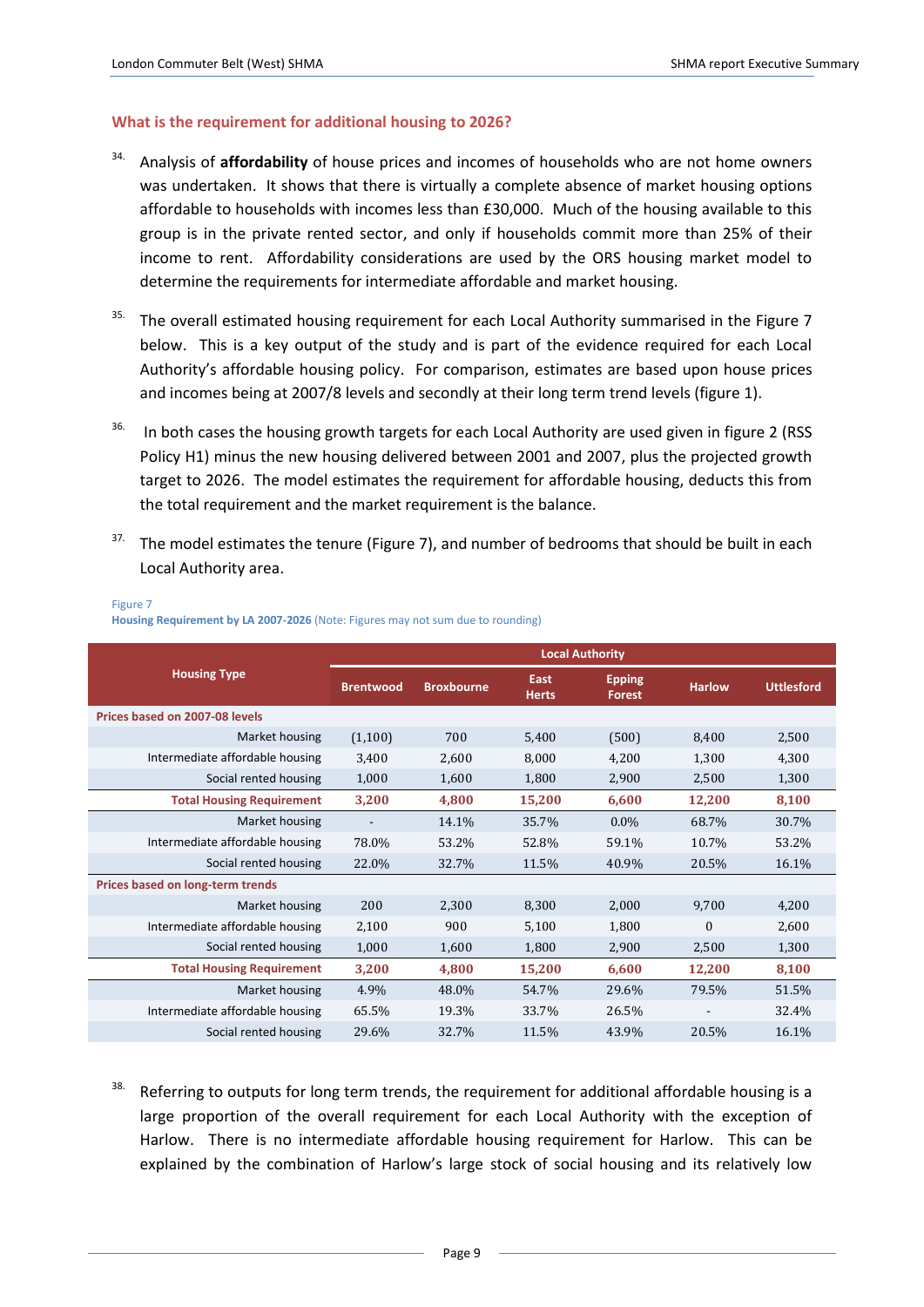market housing prices. Market housing is affordable to a greater proportion of households resident in Harlow than the other Local Authorities and this explains why the estimated future requirement is higher here than the other Local Authorities. There is little requirement for additional market housing in Brentwood because it is not affordable to many households who are not already home owners. The supply of second hand housing is likely to be sufficient for the future and affordable to households who are already home owners due to equity in their existing home. Brentwood, Broxbourne and Epping Forest require larger proportions of additional social housing.

- $39.$  The model demonstrates that if market prices were to return to higher 2007/8 levels the requirement for market housing would reduce and intermediate affordable housing requirements would increase, (figure 6). We conclude that the requirement for intermediate affordable housing is sensitive to changes in the price of market housing.
- <sup>40.</sup> Further analysis of long term affordability trends (figure 1) adds to the evidence that there will be **a long term shift away from home ownership to private renting.** In addition the SHMA estimates that assuming that the relationship between housing costs and household income remains constant, the proportion of households who are homeowners is likely to fall from 74% in 2001 to 64% by 2026. This does not take into account the possibility that more prudent lending criteria as a result of the credit crunch may result in an even smaller proportion of home owners by 2026.
- 41. The SHMA also **estimates the dwelling size** for new build housing by tenure that would result in the best fit of dwellings to households based upon existing patterns of home occupancy and projecting forward demographic change. The full table is not reproduced here as it is a large table. In summary;
	- For market housing, around 50% of the future supply of new housing should be for 3 bedroom homes. Between 8% and 25% of the future supply depending upon the Local Authority area should be 4 bedroom homes;
	- For intermediate affordable housing, with the exception of Harlow, the supply of new housing should be more balanced but with a slightly higher proportion of smaller (1 and 2 bedroom) homes; and
	- For social housing, around 70% of the future supply should be for smaller (1 and 2 bedroom) homes.
- 42. Households requiring 1 and 2 bedroom homes are likely to be either older person households, single parents, couples with or without children and single people. Younger households without children in good health will not be considered a high priority for social housing which is largely allocated to households on the basis of the severity of housing need. Older person households may require support rather than re-housing to ensure that their existing home is safe and suitable. Frail older people will require more specialised housing with high levels of support known as extra care housing.
- $43.$  The small number of larger households requiring 4 bedroom affordable housing will have low income. Some will be in considerable housing need and will be considered a high priority for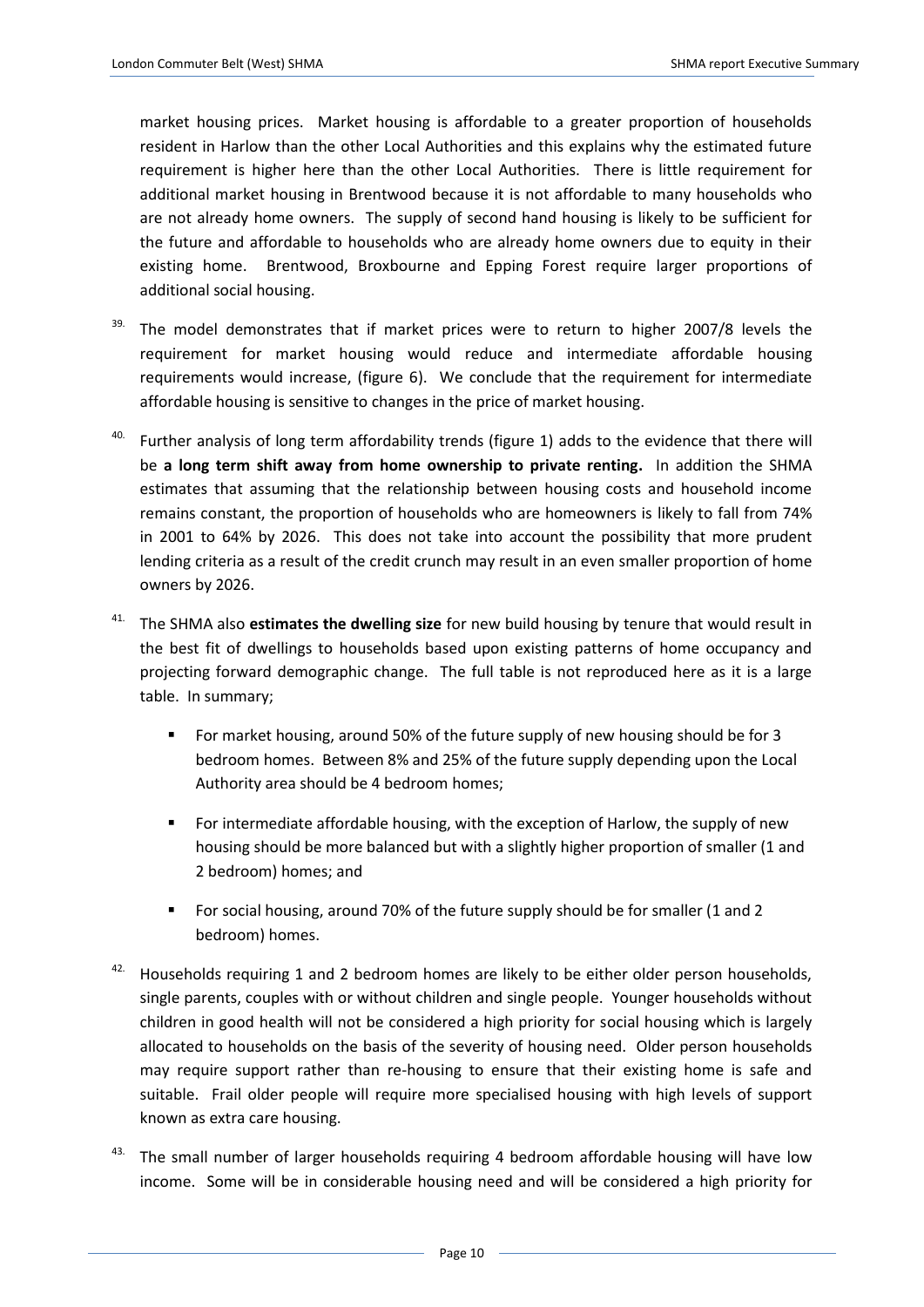large units of social housing for which there is a shortage. There is further consideration below of such households that may be overcrowded.

#### **Which groups of people experience problems within the housing market?**

- 44. Housing need arises when a household is unable to access suitable housing without financial assistance. The SHMA looked at a number of households groups that were found to be disproportionally in **unsuitable housing** and how unsuitable housing is distributed spatially. Many of the predicted areas of unsuitable housing are in urban areas. 12.8% of households across LCB (East) are predicted to be unsuitably housed equivalent to 31,100 households. However the effect on the housing requirement is small as many problems can be resolved without the need for re-housing.
- 2.1 An example of unsuitable housing that often necessitates re-housing is **overcrowding**. In 2001 5.5% of households in the sub-region lived in overcrowded conditions but there are significant variations by Local Authority and tenure. Overcrowding in the private rented sector was highest in Harlow and Broxbourne at 15% of private tenants. In social housing Broxbourne also had the highest level of overcrowding at 18% of all social tenants. There is very little overcrowding in owner occupied housing. The SHMA has established that a high proportion of **BME households** experience overcrowding. 24% of Bangladeshi, 22% of Black African and 20% of Chinese households were overcrowded. In comparison, the lowest proportion of overcrowding was for the White British group at 5.1%.
- $45.$  Local Authorities provide a wide range of services to support vulnerable households in their existing housing with the aim of ensuring that they enjoy **independent living** for as long as possible. The SHMA evidences high levels of need for adaptations and support services. Part of the future housing requirement will be for extra-care housing for older people as a consequence of the demographic trend of the ageing population.
- 46. The SHMA has drawn attention to **a gap in housing provision** for households that can afford more than a social rent but not afford market housing which is known as the intermediate affordable housing tenure. The gap arises because most existing homes in this tenure are shared ownership based and designed to help households into home ownership. These products are not generally affordable to lower income groups within the intermediate income band and are not available to those who do not have the financial standing to qualify for a mortgage. In general terms such households are not a high priority for social housing if they are in good health and do not have children. They will normally find housing in the private rented sector and will spend a greater proportion of their income on rent than the Government considers reasonable. Intermediate affordable rented housing could assist this group if it were to be made available and at a price affordable to them.

#### **What are the main implications of the SHMA for policy?**

47. Policies for the provision of new housing can be informed by considering the dynamics of the housing market. In particular the impact of new build on the second hand housing market and the way in which the market seeks to fill gaps.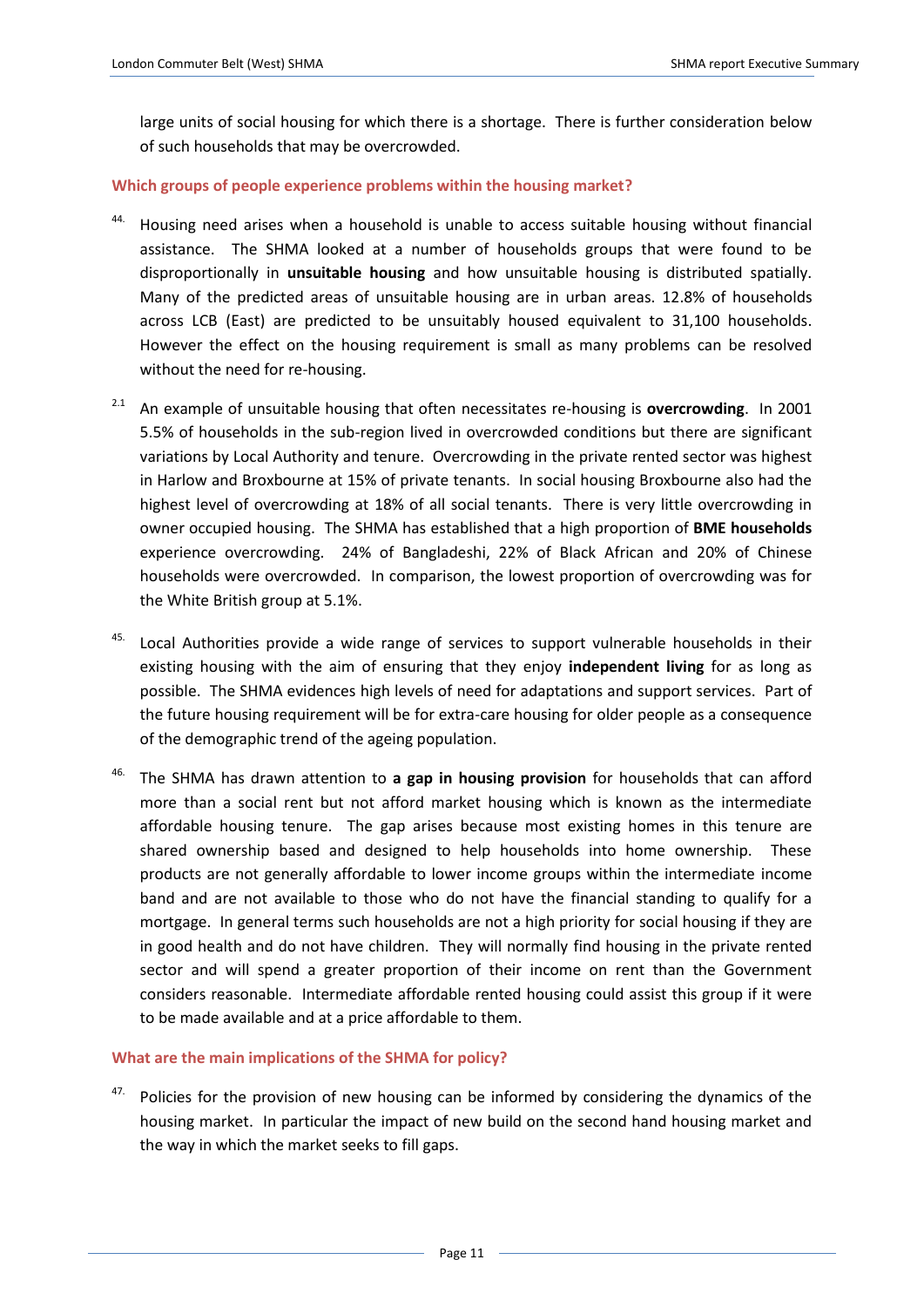- <sup>48.</sup> Although there is a low requirement for additional market housing in some Local Authority areas this does not mean that none should be built. In practice developers will continue to bring forward proposals for new build for planning consent where they believe a market exists. It is also essential to deliver housing growth in a sustainable way. The growth of new build housing will tend to attract higher earning in-migrant households to the area. It will also be necessary for new build market housing to be built if affordable housing is to be delivered through the planning system. Overall this is a demand side impact on the housing market which may also result in a supply of cheaper second hand housing being released to the market as a consequence.
- $49.$  A priority for new build social housing should be to help alleviate overcrowding. In doing so, there are health and wellbeing benefits for the households themselves. In addition other smaller households will benefit from the dwellings these households vacate.
- <sup>50.</sup> Some older people occupy housing that is too large for them and is also unsuitable given their health, relative low income and vulnerability to cold and tripping hazards. Ensuring that part of the new housing delivery across all tenures was particularly suited to older people, would increase choice for older people. It would benefit the household, health and support services and again release second hand housing into the market.
- Options exist for helping to fill the gap in housing provision for intermediate housing groups identified by the SHMA and highlighted in the previous section;
	- **EXECT** Large numbers of smaller social rented homes could be built but would only benefit this group if lettings policies enable such household to access them;
	- The option exists for intermediate rented housing to be provided with rents pitched at what local households can afford as suggested by PPS3 paragraph 29. This is not to suggest that shared ownership and low cost home ownership should not be provided to assist households who can afford and in so doing improve the social mix of a neighbourhood. It should be recognised that the shared ownership model will not assist most households in the intermediate group; and
	- Encourage use of the private rented sector. This sector has provided a market response to the growing demand for housing, driven by the growing affordability problems of home ownership. This is a trend that the SHMA estimates is likely to continue.
- 52. Individual Local Authorities can use the SHMA to evidence future affordable housing requirements. It provides the evidence of need to support an affordable housing policy. Local Authorities also need evidence from Economic Viability assessments before an affordable housing policy in accordance with PPS3 paragraph 29 can be determined.